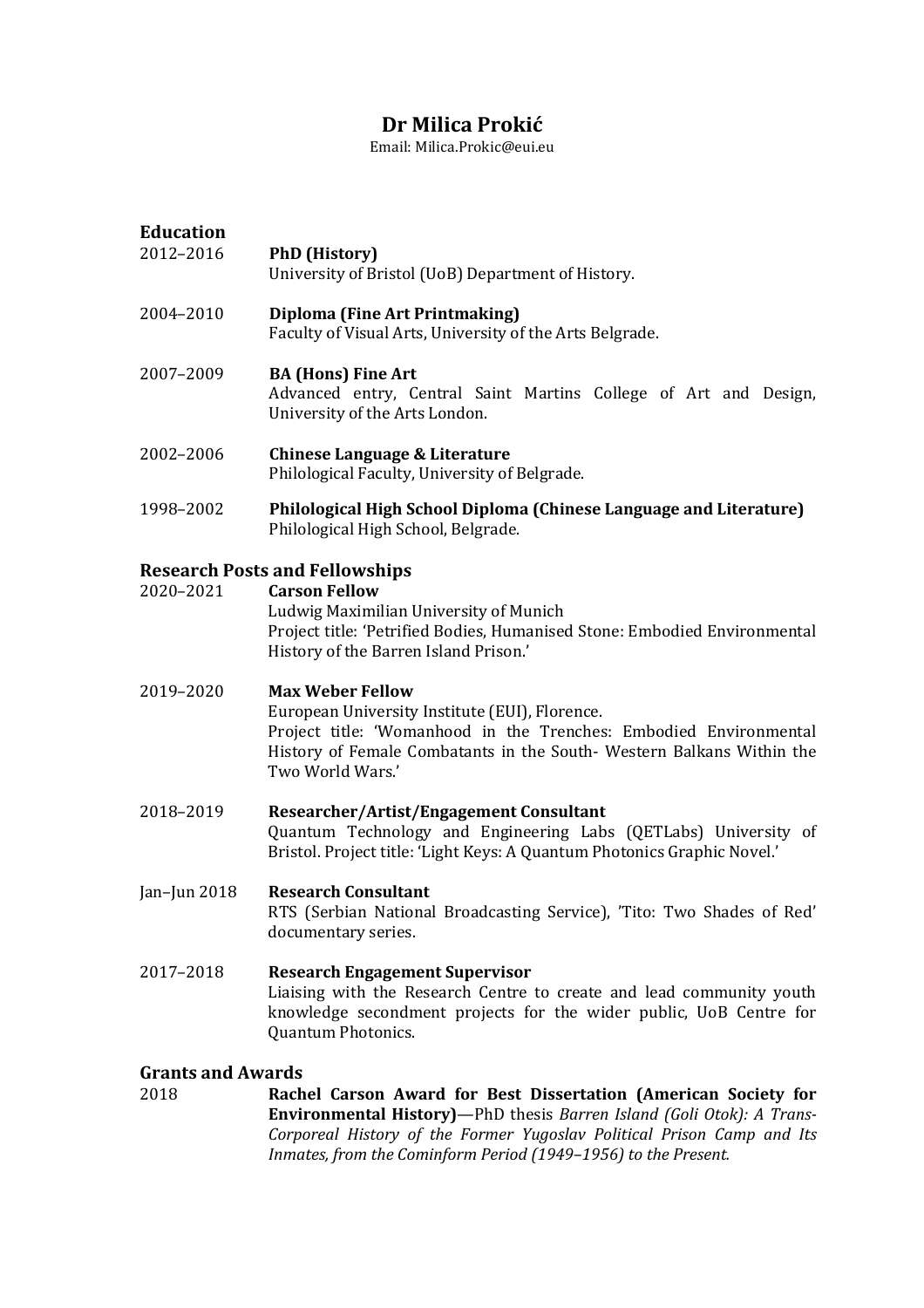- 2018 **Impact Acceleration Account**—Funding award from the Engineering and Physical Sciences Research Council (EPSRC).
- 2017 **University of Bristol's 2016/17 Engagement Awards—**As part of the Quantum In the Crowd QETLabs engagement program.
- 2017 **Public Engagement Seed Funding—**Quantum in Conversation Project, UoB, Centre for Public Engagement.
- 2013–2015 **Mytton Scholarship—**UoB, Department of History
- 2012–2015 **Deas Scholarship—**(UK overseas tuition fees waiver) Department of History, UoB
- 2008–2009 **Young Talent Fund Scholarship for Studying Abroad—**Republic of Serbia, Ministry of Youth and Sport.

## **Publications**

- 2020 (Upcoming) '''Saints", "Brothers'', Comrades: Embodied Environmental Histories of the Female Combatants in the South-Western Balkans', European University Institute, Cadmus EUI Research Depository.
- 2019 *The Light Keys: A Journey to Quantum Communication*: Volume 1 (graphic novel), in partnership with the UoB, QETLabs, and UoB Centre for Public Engagement.
- 2017 'Contrasting the "Sunny Side": Goli Otok and the Islandness of the Political Prison in Croatian Adriatic', in Hrvoje Petric and Ivana Zebec Silj, eds., *Environmentalism in Central and Southeastern Europe*, Lanham, Boulder, New York, London: Lexington Books, pp. 197-222.
- 2016 'Eco-historical Aspects of Studying the Goli Otok Labour Camp, 1945- 1956'*, Economic and Ecohistory: Journal for Economic and Environmental History*, (12:1), pp. 186-196.
- 2014 'Goli Otok: Human Agency and Fauna', *Economic and Ecohistory:Journal for Economic and Environmental History*, (10:1), pp. 133-148.

## **Teaching and Seminars**

- 2020 EUI Max Weber Fellows' Teaching Exchange Seminars, Pompeu Fabra University (UPF), Barcelona.
- 2020 Gender and Sexuality Seminar for PhD researchers, (Co-taught with Prof. Laura Lee Downs and Prof. Pieter Judson), European University Institute.
- 2015–2016 Module: 'Approaching the Past,' UoB, Department of History.
- 2015 History Undergraduate Dissertation Workshops (Co-Designer, Facilitator and Tutor), Loughborough University.
- 2014–2015 Humanities Postgraduate Seminars (co-organiser), UoB, Department of History.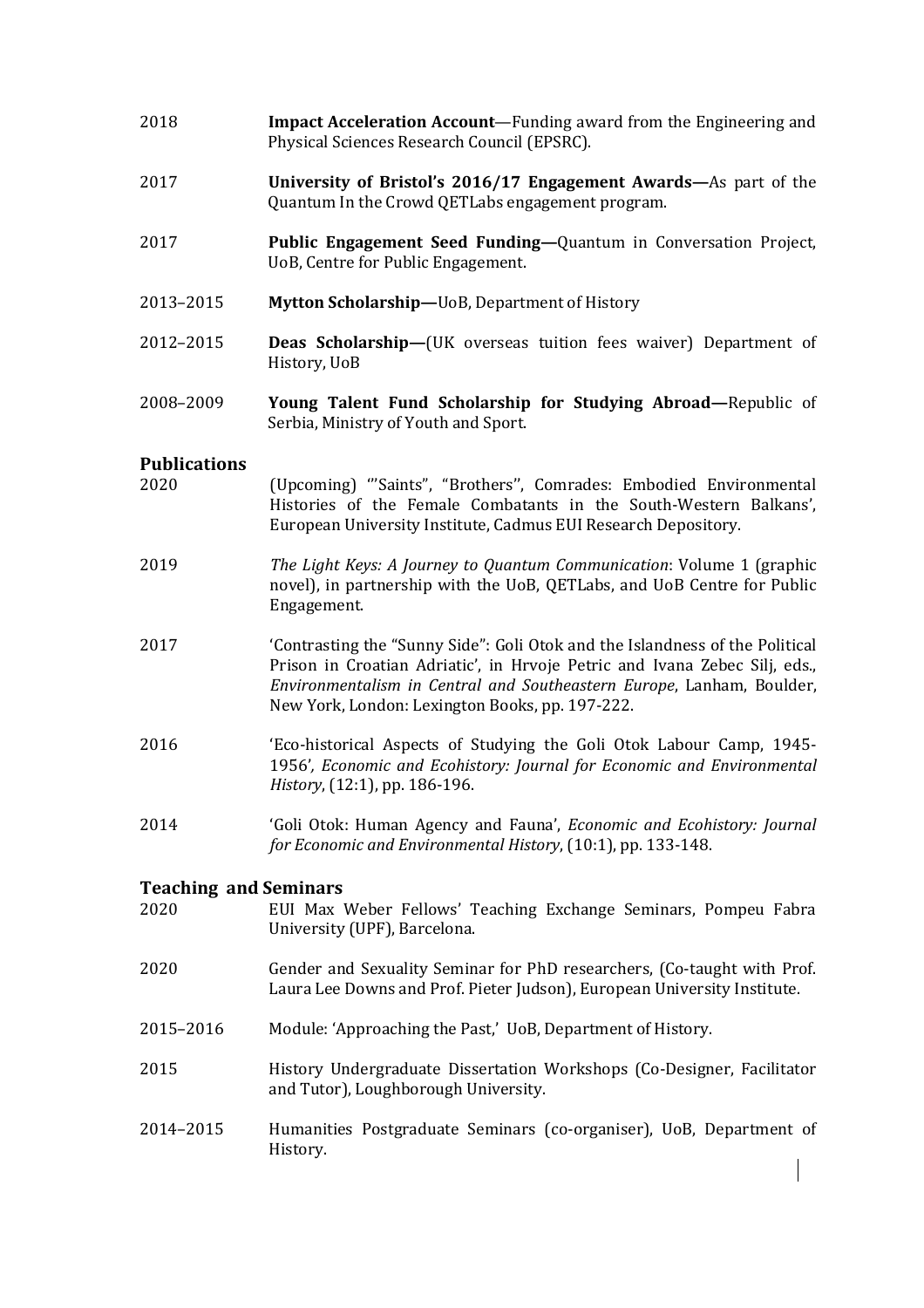## **Conferences and Workshops**

- 2021-present Co-organiser of 'She is Made of Stone: Women in Socialist and Post- Socialist Public Spaces,' European University Institute/[Kunsthistorisches](https://www.khi.fi.it/) Institut in Florenz ([Max-Planck-Institut\).](https://www.khi.fi.it/en/)
- Jun 2020 'Of Sharks and Other Lies: the Role of Misinformation in Times and Environments of Adversity,' Max Weber Fellows' June Conference, European University Institute(online).
- Apr 2018 'Quantum PhoComics' (Exhibit), Bristol Quantum Information Technologies Workshop (BQIT:18).
- Apr 2017 'Quantum in Conversation: a Journey of a Layman into the World of Quantum Photonics' (Exhibit), BQIT:17.
- Feb 2016 'The (Barren) "Islandness,"' Conceptualising Islands in History Workshop, University of Leicester.
- Sep 2015 'Larus Argentatus and Barren Island: Picturing an Unlikely Companion of the Political Prisoners in Former Yugoslavia,' Animals in the Anthropocene Conference, Stavanger University.
- Sep 2015 'Human, Body, Stone: Environmental History of Barren Island as a Partof the Yugoslav Political Prison Archipelago (1949-1956),' Carceral Archipelago Conference, University of Leicester.
- Sep 2015 'Dual Mentorship: How Academics Can Help Postgraduates to Help Undergraduates Develop Final Year Dissertations,' Teaching History in Higher Education Conference, Institute of Historical Research, London.
- May 2015 "Soul to Soul Reciting": Contraband Poetry and Art in the Political Prisons of Former Yugoslavia (1949-1956),' Experiencing Prison Conference, Dubrovnik.
- Oct 2014 'The Bone White Rock: Exploring the Materiality of the Goli Otok (Barren Island) Prison Complex,' Modern Conflict Archaeology Conference, UoB.
- Oct 2014 'Beauty as Ideological Enemy: Corporeal Re-education of Female Inmates in the Barren Island Yugoslav Political Prison (1949-1956),' Beauty: Exploring Critical Perspectives Conference, Mansfield College, University of Oxford.
- Sep 2014 'Goli Otok: Humans and Fauna of a Former Prison Island (1949-1956),'<br>History of Environmental Movements and Development of Environmental Thought Conference, Ivo Pilar Institute, Zagreb.

## **Selected Exhibitions**

| 2019 | 'Quantum In The City: The Shape of Things to Come,' Royal<br>Institution of Great Britain, London. |
|------|----------------------------------------------------------------------------------------------------|
| 2018 | 'Light Keys' (solo show), Hamilton House Gallery, Bristol.                                         |
| 2015 | 'Tell Me a Story of Science,' Bright Night Science Festival, Bristol.                              |